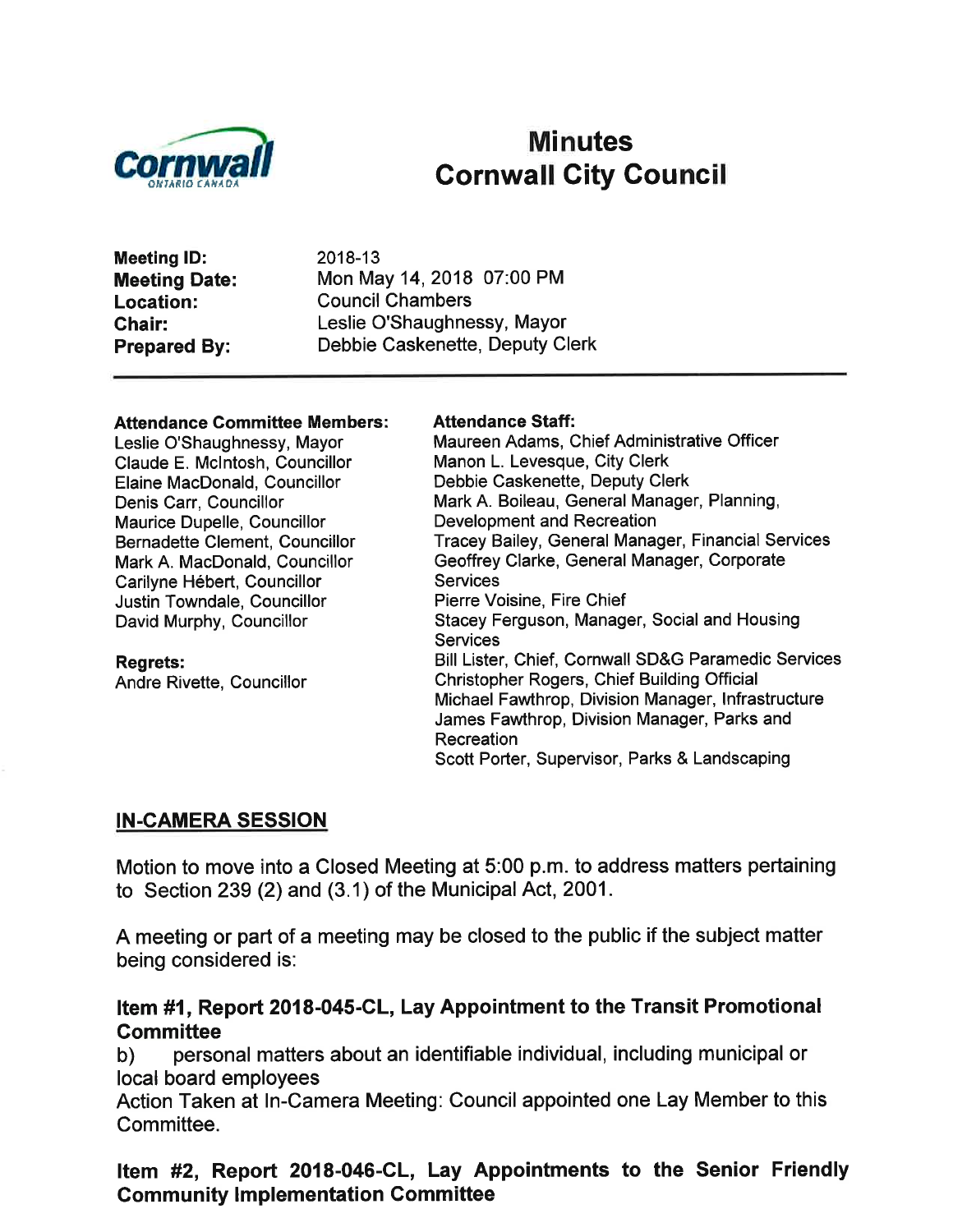b) personal matters about an identifiable individual, including municipal or local board employees

Action Taken at ln-Camera Meeting: Council appointed Lay Members to this Committee.

# Item #3, Report 2018-047-CL, Lay Appointment to the Council

b) personal matters about an identifiable individual, including municipal or local board employees

Action Taken at ln-Camera Meeting: Council appointed two Lay Member to this Committee.

#### Item #4, Report 2018-22-FI, Property Assessment Appeals Update

e) litigation or potential litigation, including matters before administrative tribunals, affecting the municipality or local board

Action Taken at ln-camera Meeting: Council received this report and provided direction to Administration.

#### Item #5, Repoft 2018-23-Fl, Litigation

e) litigation or potential litigation, including matters before administrative tribunals, affecting the municipality or local board

Action Taken at In-camera Meeting: Council received this report and provided direction to Administration.

#### Item #6, Report 2018-10-HR, Collective Bargaining

d) labour relations or employee negotiations Action Taken at ln-camera Meeting: Council received this report.

#### Item #7, Report 2018-09-HR, Collective Bargaining

d) labour relations or employee negotiations

Action Taken at In-camera Meeting: Council received this report.

#### Item #8, Report 2018-07-CAO, Litigation

e) litigation or potential litigation, including matters before administrative tribunals, affecting the municipality or local board Action Taken at ln-camera Meeting: Council received this report.

#### **MOMENT OF PERSONAL REFLECTION**

#### NATIONAL ANTHEM

Assembly

ROLL CALL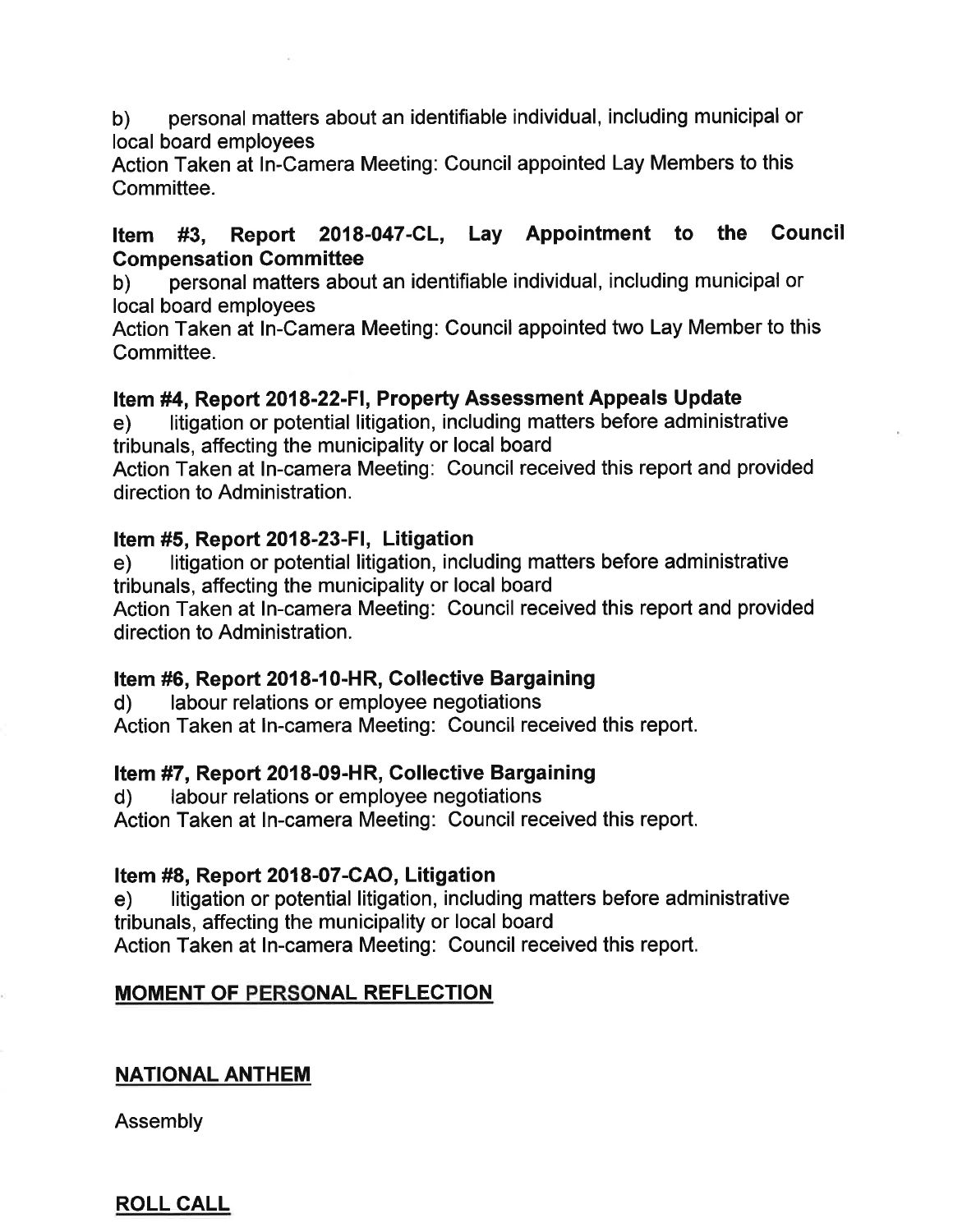#### ADDITIONS, DELETIONS OR AMENDMENTS

All matters listed under General Consent, save and except "Delegations" are considered to be routine and will be enacted by one motion.

1 Addition of New Business, Item #2, Policy for the Brownfields Reserve.

2 Addition of New Business, ltem #3, Review/update on the Seniors Tax Deferral By-law.

#### ADOPTION OF AGENDA

The agenda, as amended was approved.

#### DISCLOSURE OF INTEREST

There were no disclosures of interest declared

#### COMMITTEE OF THE WHOLE

Motion to go into Committee of the Whole and to consider and refer all Minutes, Presentations, Delegations, Consent/Correspondence, Resolutions, Reports and By-laws to that Committee.

Moved By: Claude E. Mclntosh, Councillor Seconded By: Carilyne Hébert, Councillor

Motion Carried

#### GENERAL CONSENT

#### ADOPTION OF MINUTES

Motion to endorse the following Minutes as presented.

1 April 23,2018 Cornwall City Council Meeting Click for detail  $\rightarrow \mathbb{D}$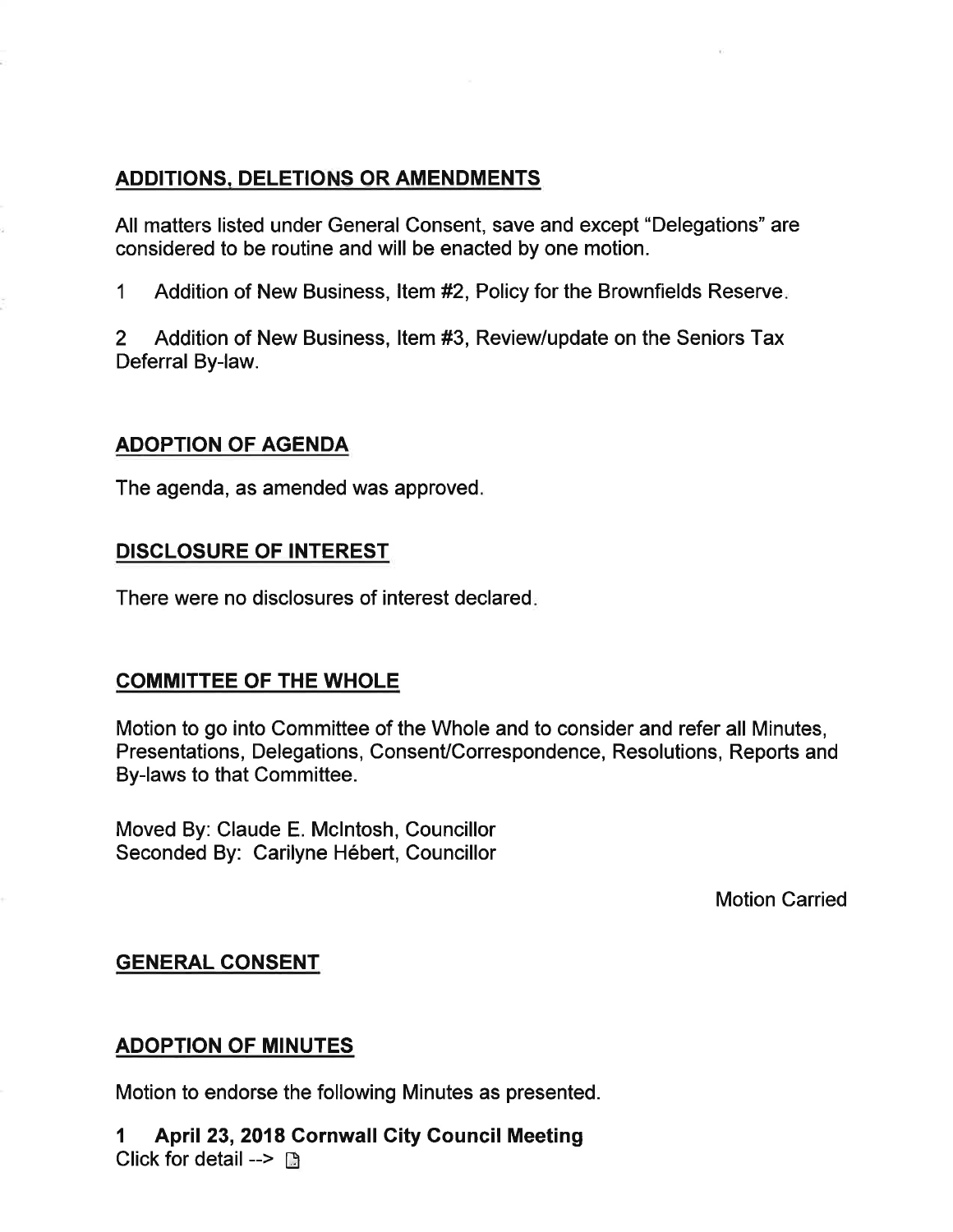#### 2 April 30,2018 Cornwall City Council Meeting

Click for detail  $\rightarrow$  D

Moved By: Carilyne Hébert, Councillor Seconded By: Maurice Dupelle, Councillor

Motion Carried

#### PRESENTATIONS

I Book of Recognition for Atom Typhoons, Provincial Champions Click for detail  $\rightarrow \Box$ Members of the Cornwall Atom Typhoons team were invited to sign the Book of Recognition.

Motion to recognize the team accomplishments

Moved By: Carilyne Hébert, Councillor Seconded By: David Murphy, Councillor

Motion Carried

#### 2 Transition Cornwall + Food Action Group by Bill Carriere

Click for detail  $\rightarrow$  n

Bill Carriere, Member of the Transition Cornwall Steering Group, provided an update to the lncredible Edible Plant Festival 2018 to be held on May 26, 2018.

Motion to receive this presentation.

Moved By: Bernadette Clément, Gouncillor Seconded By: Carilyne Hébert, Councillor

Motion Carried

### 3 Transition Gornwall+ Active Transportation Group Rock and Roll Event by Chantal Lalonde, Health Promotion Specials, Physical Activity

Click for detail  $\rightarrow \rightarrow$ 

Chantal Lalonde and John Towndrow of the Transition Cornwall Steering Group provided an overview of the June Rock and Roll event.

Motion to receive this presentation.

Moved By: Garilyne Hébert, Councillor Seconded By: Bernadette Clément, Councillor

Motion Carried

DELEGATIONS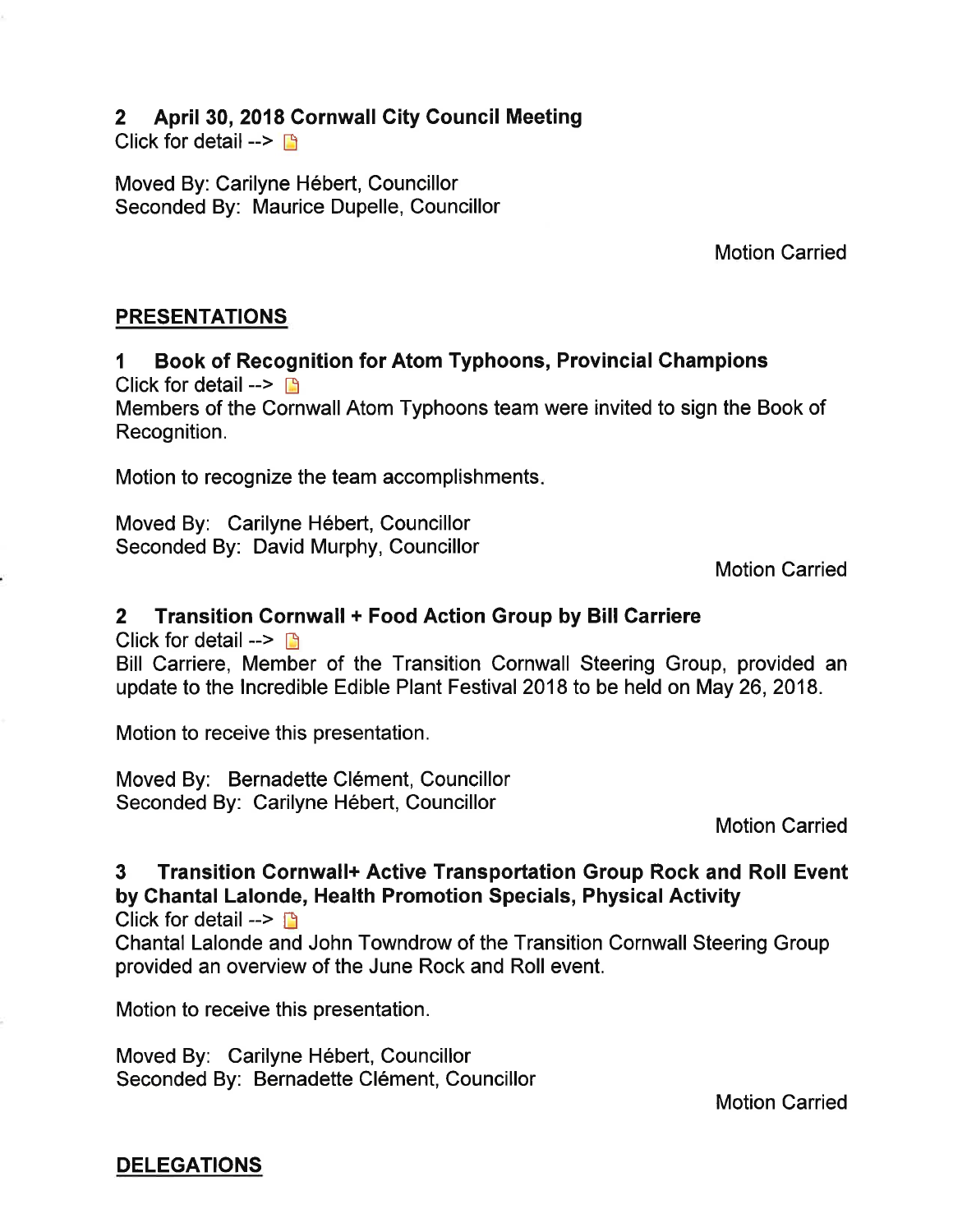There were no delegations.

#### CONSENT/CORRESPONDENCE

#### 1 Proclamation of International Day Against Homophobia, Transphobia and Biphobia

Click for detail  $\rightarrow \mathbb{R}$ 

Motion to proclaim May 17,2018, as "lnternational Day Against Homophobia, Transphobia and Biphobia" and to approve the Pride Flag to be flown at 340 Pitt Street on that day and again during Cornwall Pride Weekend, July 14 and 15, 2018.

#### 2 Proclamation of Do Something Good for Your Neighbour Day

Click for detail  $\rightarrow$ 

Motion to proclaim Wednesday, May 16, 2018, as "Do Something Good for your Neighbour Day" in the City of Cornwall.

#### 3 Proclamation of Walk and Roll Month

Click for detail  $\rightarrow$ 

Motion to proclaim the month of June, 2018, as "Rock and Roll Month" in the City of Cornwall.

#### 4 Petition Opposing Sidewalk on East Side of Miron Avenue Between Eleventh and Twelfth Streets

Click for detail  $\blacksquare$ 

Motion to refer this Petition to Administration for a report.

#### 5 Elected Officials Expense Statements for the Period of January 1 to March 31, 2018

Click for detail -->  $\blacksquare$ 

Motion to receive the Statement of Expenses for Elected Officials for the period January 1 to March 31, 2018.

#### 6 PAC Report No. I - April 16,2018 Admendments to the Heart of the Gity and Brownfields Gommunity lmprovement Plans

Click for detail  $\rightarrow$ 

Motion to approve the following recommendations:

a. That the proposed Amendments to the City's Heart of the City CIP and Brownfields CIP as identified in this report be approved in full;

b. That Council pass a Resolution of Support and Endorsement, as proposed in the Attachment of the report, demonstrating its commitment to updating of the Heart of the City CIP and Brownfields CIP;

c. That based on Council's passing of an Amending Bylaw, under Section <sup>17</sup> and 28 of the Ontario Planning Act and Bill 130 Provisions, staff send a copy of the Bylaw with supporting cover letter to the Ministry of Municipal Affairs and Housing (MMAH Kingston Office) for information;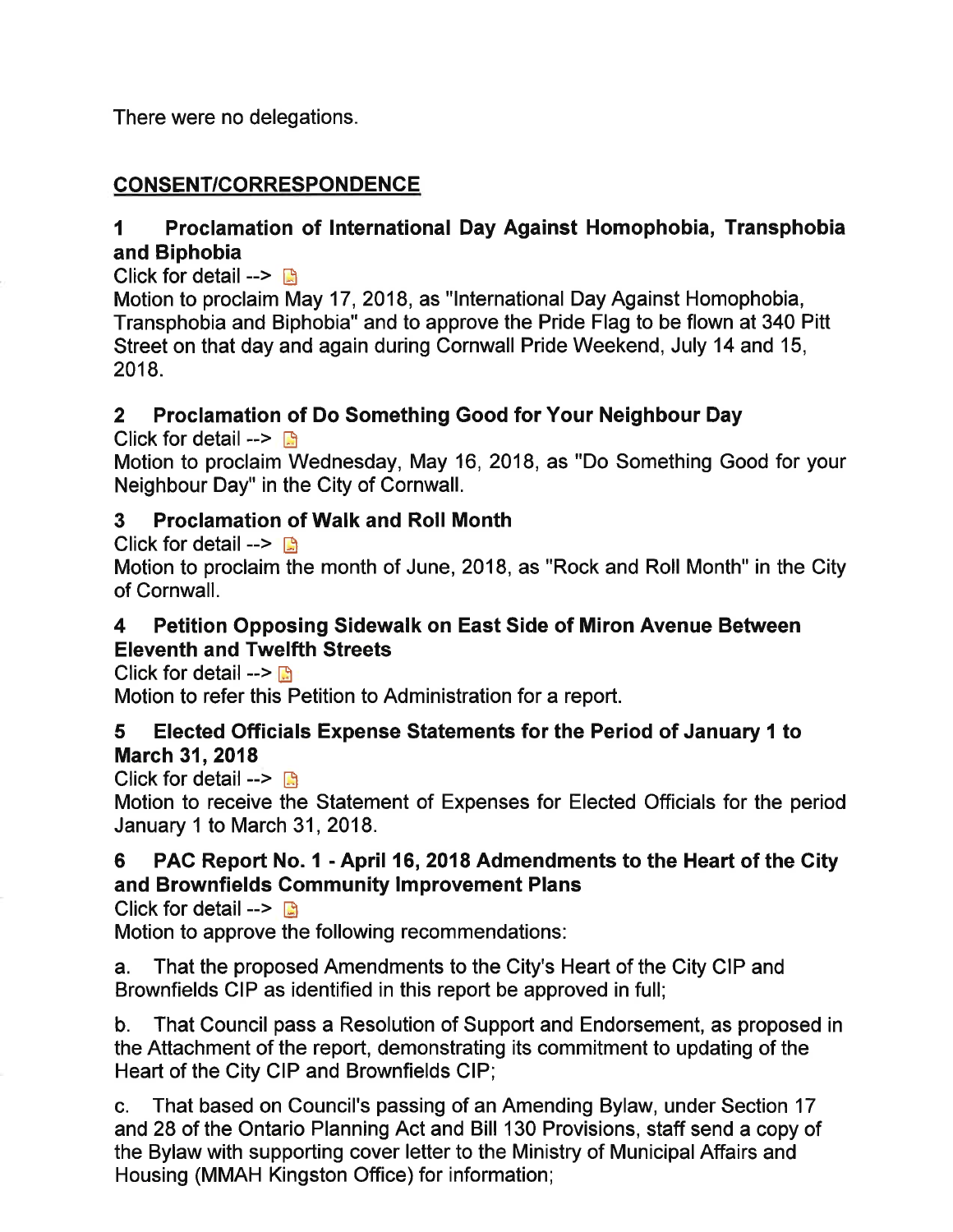d. That Planning staff subsequently consolidate the Heart of the City CIP and Brownfields CIP based on the amendments, once the final Notice of Decision of the Municipality passes its Appeal period and it comes into force.

#### 7 Cornwall Heart of the City Community lmprovement Plan and Brownfields Community lmprovement Plan - Amendments

Click for detail -->  $\mathbb{R}$ 

Whereas The Corporation of the City of Cornwall adopted the Heart of the City Community lmprovement Plan (C.l.P.) by By-law 170,2005 on November 14, 2005 and received Ministry of Municipal Affairs and Housing (MMAH) final approval with modifications on April 20,2005 with the Plan coming into force on May 10,2005; and

Whereas The Corporation of the City of Cornwall adopted the Brownfields Gommunity lmprovement Plan (G.l.P.) by By-law 002,2005 on January 10, 2005 and received Ministry of Municipal Affairs and Housing (MMAH) final approval with modifications on June 21, 2005 with the Plan coming into force on July 13, 2005; and

Whereas the Municipality has been implementing the Plan with its associated Financial lncentive Programs since the CIP Programs have come into force; and

Whereas Cornwall Planning Programs Evaluation Group (CPPEG) completed textual changes to both HOTC and Brownfields C.l.P. Programs; and

Whereas this subject Resolution and amending By-law form the basis for the Municipality to approve in whole the proposed changes.

Now therefore be it resolved that the Council of The Corporation of the City of Cornwall fully supports and endorses the proposed amending changes to its Heart of the City C.l.P. and Brownfields C.l.P., as identified in By-law Number 2018-056 and further, respectfully gives subsequent (final) approval of the said amendments to the Gity of Cornwall Heart of the City and Brownfields C.l.P.'s (having Adopted By-law 170-2005 and 002-2005 respectfully), subject to fulfilling all applicable Planning Act requirements.

Motion to approve Consent Items #1 through #7 of the Consent portion of the Agenda as presented.

Moved By: David Murphy, Councillor Seconded By: Bernadette Clément, Councillor

Motion Carried

#### **RESOLUTIONS / BUSINESS ARISING FROM NOTICE OF MOTION**

There were no Resolutions.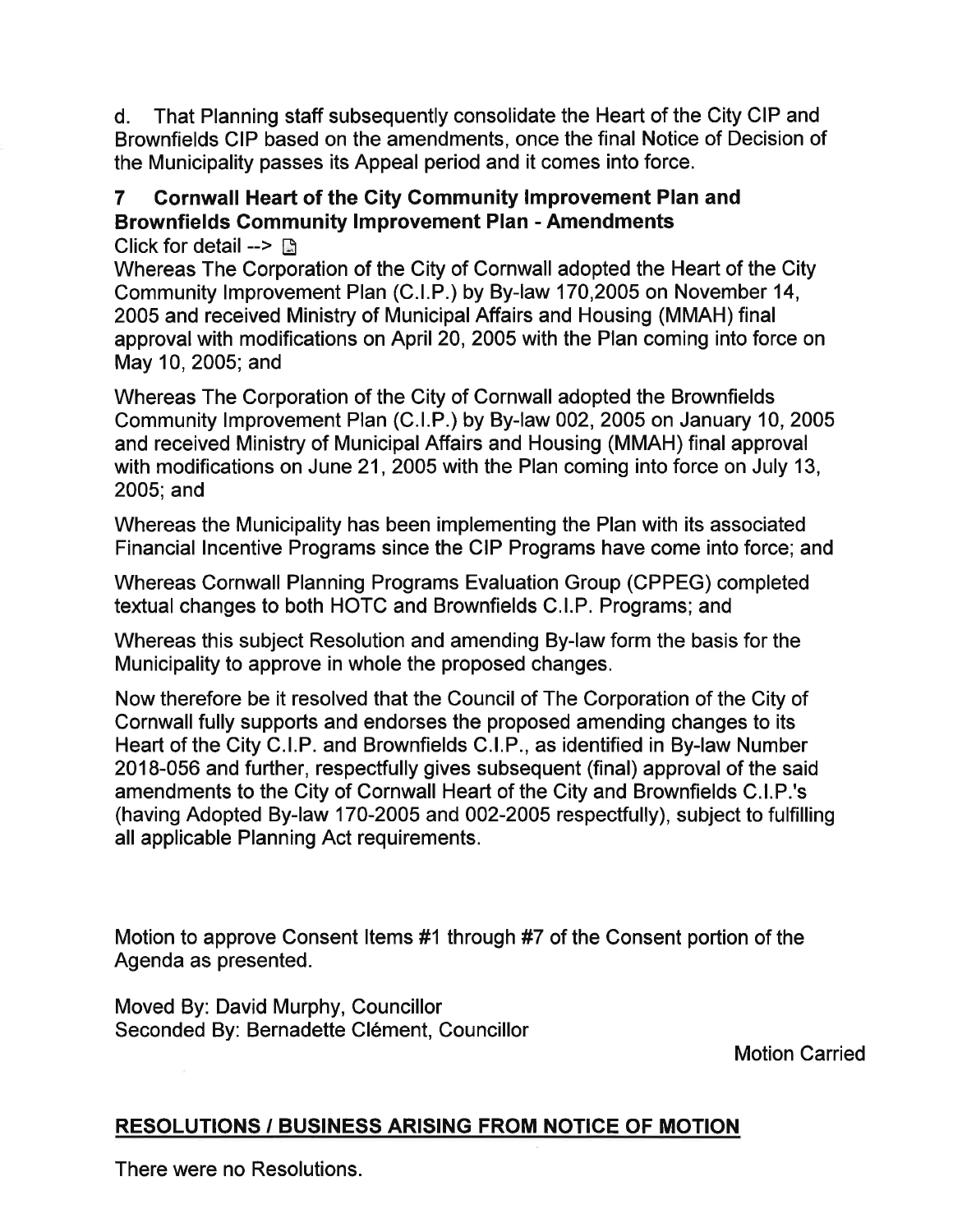#### UNFINISHED BUSINESS REPORTS

#### 1 A New Cat Control By-Law as Part of a City/Community Cat Population Control Partnership Strategy (Interim Report)

Click for detail  $\rightarrow$ 

Motion to receive this interim report for information and commentary, particular to the City taking a lead in developing and implementing a community cat management/control program, to counter Cornwall's cat over population crisis.

Moved By: Maurice Dupelle, Councillor Seconded By: Denis Carr, Councillor

Motion Carried

#### COMMUNICATIONS / REPORTS

#### 1 Tax Write-offs / Adjustments

Click for detail  $\rightarrow$ 

Motion to approve the tax write-offs/adjustments/vacancies under Sections 357 and 364 of the Municipal Act, 2001.

Moved By: Maurice Dupelle, Councillor Seconded By: Justin Towndale, Councillor

Motion Carried

#### 2 One-time Operating Grant - Domiciliary Program

Click for detail  $\rightarrow$   $\blacksquare$ Motion to approve the distribution of approximately \$243,500 as an Operating Grant to Domiciliary Providers on a one-time basis for 2017-2018 year.

Moved By: Denis Carr, Councillor Seconded By: Elaine MacDonald, Councillor

Motion Carried

#### TENDERS AND REQUESTS FOR PROPOSALS

#### 1 Tender 18-T13 Cleaning, Flushing and CCTV Inspection of Sewer Networks 2018

Click for detail  $\rightarrow$   $\rightarrow$ 

Motion to award Tender 18-T13 to Veolia ES Canada lndustries Services lncorporated, from Ottawa, Ontario, at the total bid price of \$87,736.30 (net cost to the Corporation - \$79,009.26) being the best bid meeting the tender specifications.

Moved By: Elaine MacDonald, Councillor Seconded By: Justin Towndale, Councillor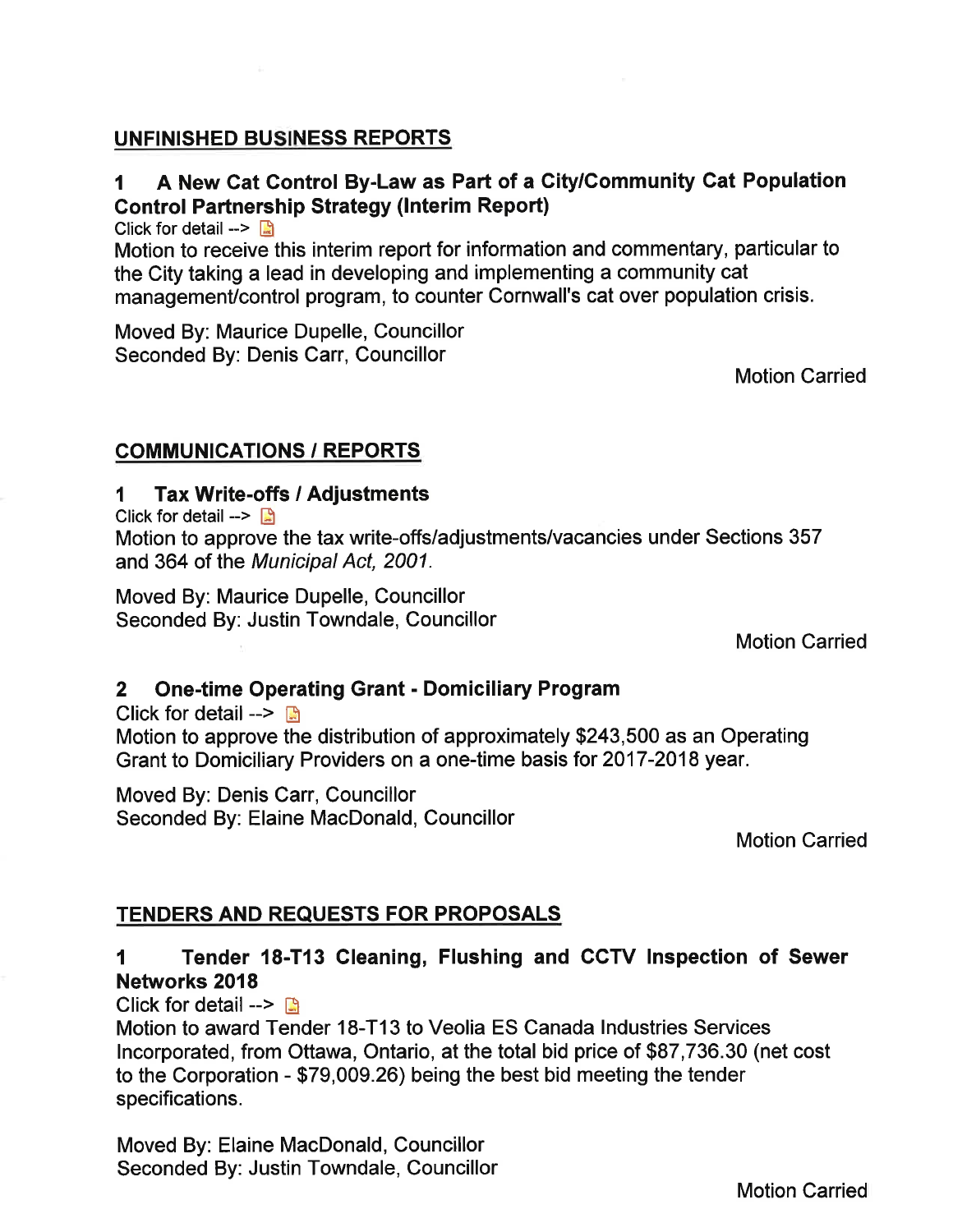#### Z Tender 18-T35 Supply Labour, Material and Equipment for Fence Repair and Minor lnstallation

#### Click for detail  $\rightarrow$  D

Motion to award Tender 18-T35 to 2319437 Ontario lncorporated o/a Wayne McGill & Associates from Lunenburg, Ontario, for a two year period from date of award to April 30,2020, with the option of renewal for two additional one year periods, being the best bid meeting the tender specifications.

Moved By: Bernadette Clément, Councillor Seconded By: David Murphy, Gouncillor

Motion Carried

#### NEW SINESS

#### I Leave of Absence - Councillor Justin Towndale

Click for detail  $\rightarrow$  D

Whereas Councillor Justin Towndale is enlisted in the reserve army and must complete military officer training; and

Whereas Councillor Justin Towndale will not be able to attend Council Meetings during his military training.

Now therefore be it resolved that Council authorize Councillor Justin Towndale to be absent form Council and Committee Meetings from May 28 to August 13, 2018.

Moved By: Elaine MacDonald, Councillor Seconded By: Bernadette Clément, Councillor

Motion Carried

#### 2 Policy - Brownfields Reserve

Whereas the remediation and rehabitation of Brownfields are important to the development and revitalization of the City of Cornwall; and

Whereas the City of Gornwall supports such development through its Brownfields Community lmprovement Plan and through exemptions in its Development Charges process;

Now therefore be it resolved that City Council request a report from Administration, in consultation with the Cornwall Planning Programs Evaluation Group (CPPEG), concerning the drafting of a policy for the City's Brownfields reserve, including the determination of an appropriate target for said reserve.

Moved By: Bernadette Clément, Councillor Seconded By: Elaine MacDonald, Councillor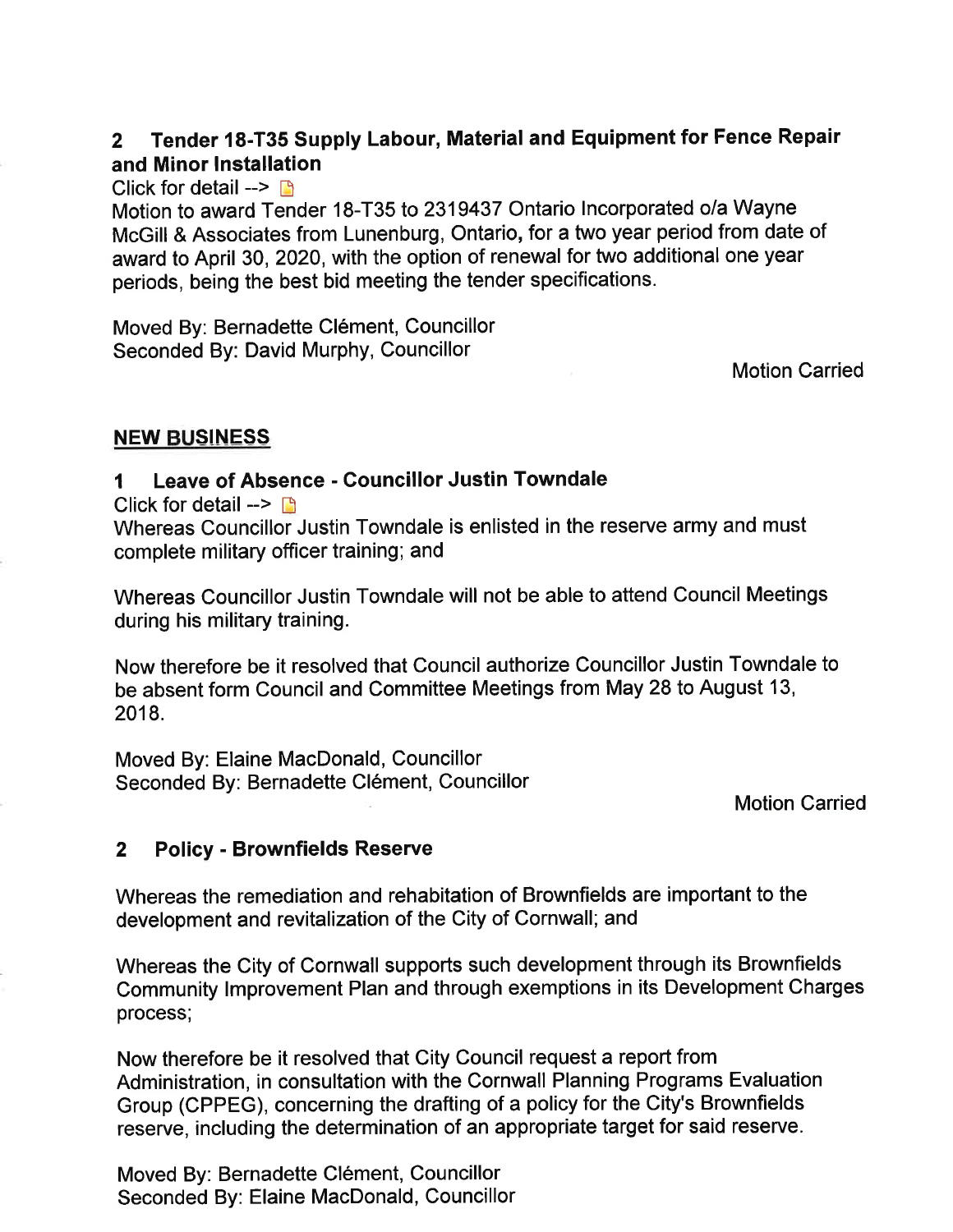#### 3 Seniors Tax Deferral By-law

Whereas the City of Cornwall has a Seniors Tax Deferral By-law which was established to allow for tax deferral for low income seniors and/or low income persons with disabilities; and

Whereas said by-law was established fifteen years ago in 2003 and has not been reviewed in some time;

Now therefore be it resolved that City Council request a report from Administration concerning the process for a review/update of the by-law, including the need for a comparison with other municipalities with a similar by-law, and for increasing public awareness concerning the by-law.

Moved By: Bernadette Clément, Councillor Seconded By: Carilyne Hébert, Councillor

Motion Carried

#### PASSING OF BY.LAWS

Motion to endorse By-laws 2018-055 lo 2018-070 inclusive, listed on the Agenda

2018-055 A By-law to authorize The Corporation of the City of Cornwall to enter into a Postponement Agreement with Caisse Populaire de La Vallee lnc for a Heart of the City (HOTC) Program 2 Funding Agreement - 5-7 Third Street East Click for detail  $\rightarrow$ 

Explanatory Note 2018-055 Explanatory Note to By-law authorizing The Corporation of the City of Cornwall to enter into a Postponement Agreement for a Heart of the City Funding Program 2 - 5-7 Third Street East Click for detail  $\rightarrow$  B

2018-056 A By-law to Amend, in part, the Heart of the City (HOTC) Community lmprovement Plan (C.l.P.), as first adopted by By-law #170-2005 and the Brownfield Community lmprovement Plan, as first adopted by By-law 002-2005 under Sections 17 and 28 of the Ontario Planning Act and later given final Ministry of Municipal Affairs and Housing (MMAH) approval Click for detail --> Ë

Explanatory Note to By-law - Amendments to Heart of the City Community lmprovement Plan and Brownfields Community lmprovement Plans

Click for detail  $\rightarrow$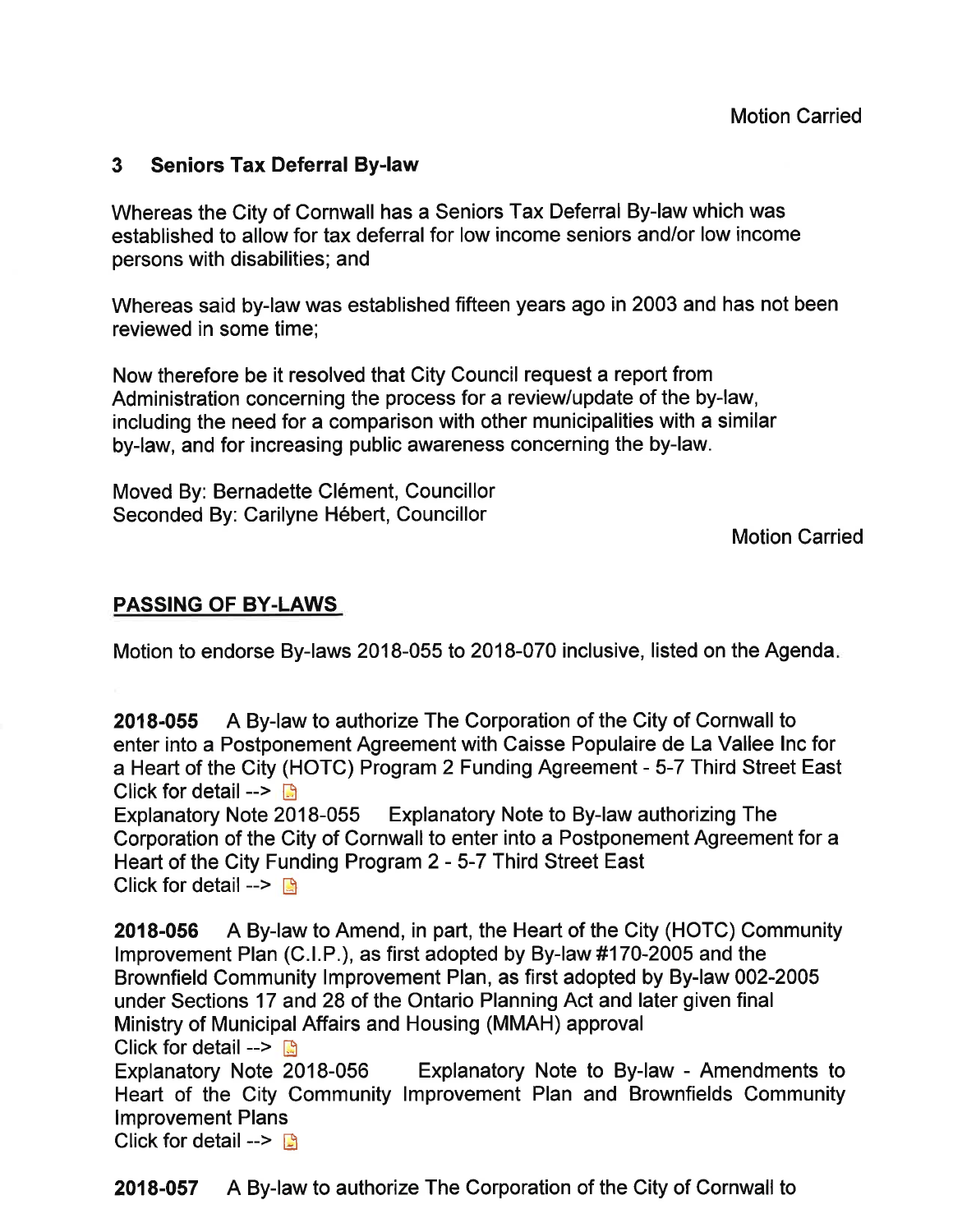register liens and to provide and subsequently administer municipal funds to the identified home owners under the Renaissance Housing Rehabilitation Program - 223-223A Carleton Street and 900 First Street East Click for detail  $\rightarrow$  n Explanatory Note 2018-057 Explanation of Purpose and Effect for Renaissance Housing Rehabilitation Program Applications By-law - 223-2234 Carleton Street and 900 First Street East Click for detail  $\rightarrow$  n

2018-058 A By-law for the City of Cornwall to enter into a Condominium Conversion Agreement with Realstar Management under Section 9 of the Condominium Act and Section 51 of the Planning Act for the proposed conversion of the Lorneville Apartments Limited at 1430 - 1450 First Street East, Cornwall, Ontario

Click for detail  $\rightarrow$  n

2018-059 A By-law to amend the Traffic & Parking By-law 069-1989, Schedule XV, Stop Signs, and Schedule XVl, at various locations Click for detail  $\rightarrow$  n

2018-060 A By-law to amend the Traffic & Parking By-law 069-1989, Schedule Xll, Designated Traffic Lanes, Lemay Street from Sydney Street to St. Michel Avenue Click for detail  $\rightarrow$  D

2018-061 A By-law to amend the Traffic & Parking By-law 069-1989, Schedule ll, Parking Restrictions on Lemay Street Click for detail  $\rightarrow \Box$ 

2018-062 A By-law to authorize The Corporation of the City of Cornwall to purchase Part Lot 15 South Side Second Street, being Part 1 on Reference Plan 52R-5583 municipally described as 159 Pitt Street, Cornwall Click for detail  $\rightarrow$  n

2018-063 A By-law to renew and authorise The Corporation of the City of Cornwall to enter into a Service Agreement with the VisionCraft Development Corporation for the licensed VisionCraft's CheqMaster software program, from July 1 ,2018 to June 30, 2019

Click for detail  $\rightarrow$   $\rightarrow$ 

Explanatory Note 2018-063 Explanatory Note to By-law to renew and enter into a Service Agreement with the VisionCraft Development Corporation for the licensed VisionCraft's CheqMaster software program Click for detail  $\rightarrow \Box$ 

2018-064 A By-law to authorize The Corporation of the City of Cornwall to enter into a Trilateral Agreement with Brite-Way Building Maintenance for the purposes of providing Janitorial Services at the Winchester Social Service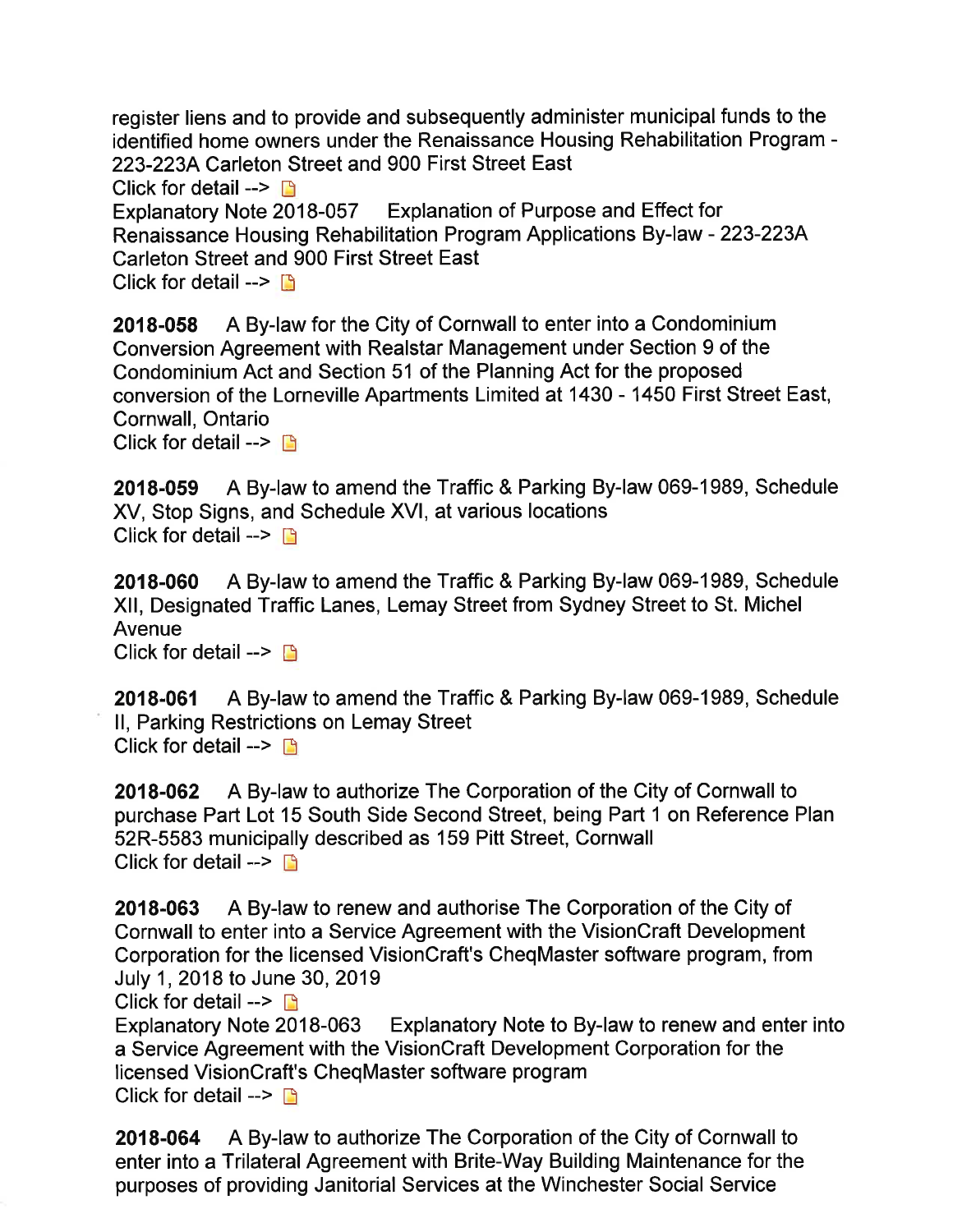satellite office Click for detail  $\rightarrow \Box$ Explanatory Note 2018-064 Click for detail  $\rightarrow$   $\rightarrow$  Explanatory Note to By-law to enter into a Trilateral Agreement with Brite-Way Building Maintenance

2018-065 A By-law to Ratify the Collective Agreement between The Corporation of the City of Cornwall and The Amalgamated Transit Union Local 946

Click for detail  $\rightarrow$  D

2018-066 By-Law to authorize The Corporation of the City of Cornwall to enter into an agreement to provide financial assistance towards the start up cost with Dr. Dipti Nadkarni Click for detail  $\rightarrow$   $\rightarrow$ Explanatory Note 2018-066 Explanatory Note to By-law in support of the By-law for the recruitment of Dr. Dipti Nadkarni Click for detail  $\rightarrow$   $\rightarrow$ 

2018-067 A By-law to repeal and replace Schedule A of By-law 2017-073 to set the 2018 tax rates and to levy taxes for the year 2018 Click for detail  $- \Box$ 

2018-068 A By-law to establish the tax ratios for the year 2018 Click for detail  $\rightarrow$   $\rightarrow$ 

2018-069 A By-law to adopt tax capping options and parameters for properties in the Multi-Residential, Commercial and lndustrial property classes for the year 2018

Click for detail  $\rightarrow \Box$ 

2018-070 A By-law to establish the 2018 tax capping decrease limits Click for detail  $\rightarrow$  n

Moved By: Carilyne Hébret, Councillor Seconded By: Justin Towndale, Gouncillor

Motion Carried

#### REPORTS FROM STANDING / SPECIAL COMMITTEES OF COUNCIL

There were no Reports from Standing nor Special Committees of Council

#### NOTICES OF MOTION

There were no Notices of Motion